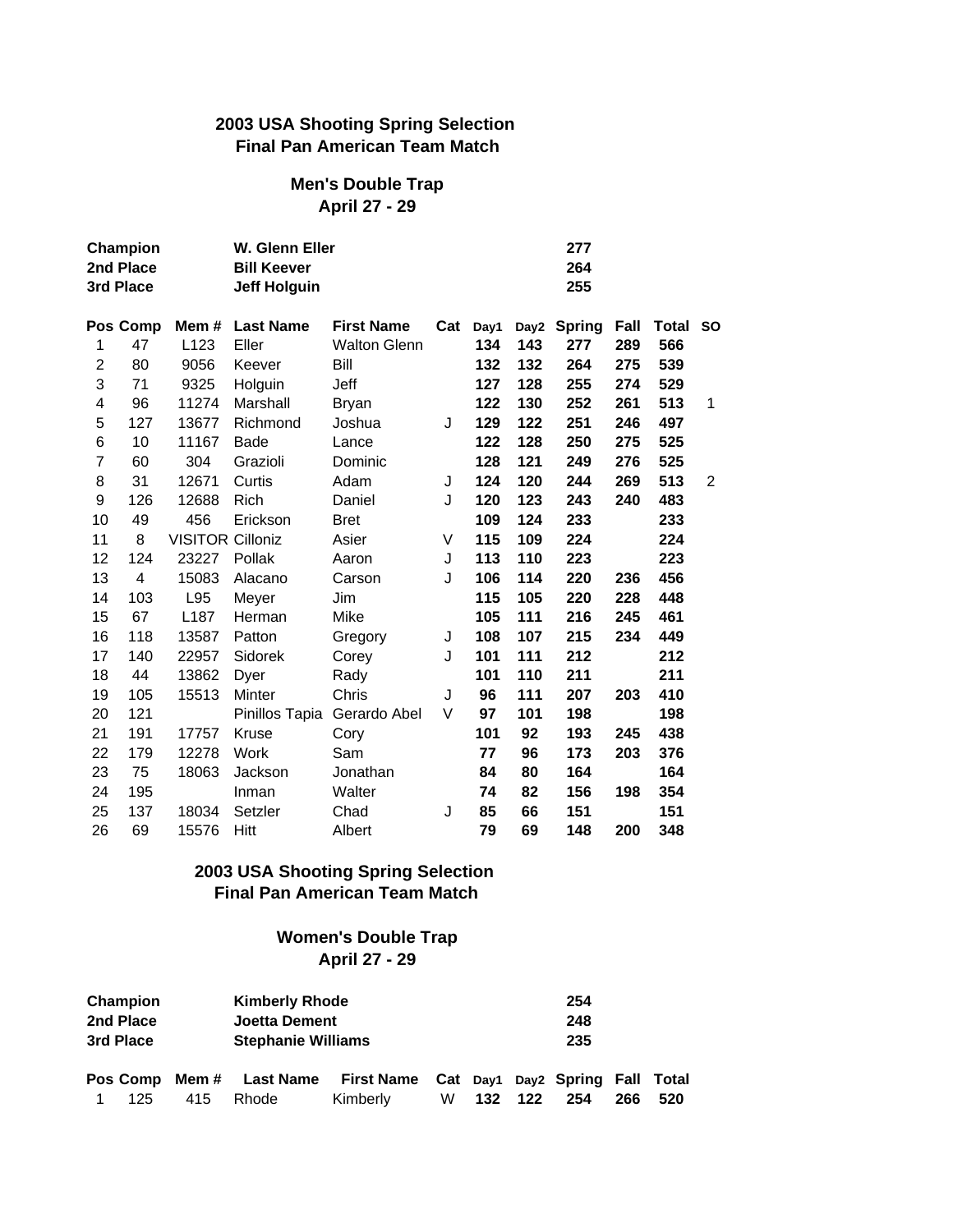| 2  | 35  | 454                     | Dement   | Joetta    | W   | 120 | 128 | 248 | 255 | 503 |
|----|-----|-------------------------|----------|-----------|-----|-----|-----|-----|-----|-----|
| 3  | 171 | 15774                   | Williams | Stephanie | W J | 120 | 115 | 235 | 239 | 474 |
| 4  | 70  | 10562 Hogan             |          | Kyndra    | w   | 116 | 112 | 228 | 265 | 493 |
| 5  | 6   | 13369                   | Anderson | Kirby     | W J | 111 | 111 | 222 | 254 | 476 |
| 6  | 113 | <b>VISITOR Nattrass</b> |          | Susan     | w v | 104 | 108 | 212 | 233 | 445 |
| 7  | 170 | 18202                   | Wilfong  | Mimi      | W J | 94  | 104 | 198 | 208 | 406 |
| 8  | 39  | 445                     | Doll     | Kelly     | W   | 94  | 97  | 191 |     | 191 |
| 9  |     | 23003                   | Arnold   | Lynsey    | W J | 96  | 95  | 191 |     | 191 |
| 10 | 13  | 22998                   | Bender   | Molly     | W J | 70  | 76  | 146 |     | 146 |

#### **2003 USA Shooting Spring Selection Final Pan American Team Match**

# **Men's Trap April 30 - May 3**

|                | Champion<br>2nd Place<br>3rd Place<br>Pos Comp |       | <b>Lance Bade</b><br><b>Bret Erickson</b><br>Seth Inman |                     |     |      |      | 235<br>231<br>227 |               |  |
|----------------|------------------------------------------------|-------|---------------------------------------------------------|---------------------|-----|------|------|-------------------|---------------|--|
|                |                                                | Mem#  | <b>Last Name</b>                                        | <b>First Name</b>   | Cat | Day1 | Day2 | Day3              | <b>Spring</b> |  |
| 1              | 10                                             | 11167 | <b>Bade</b>                                             | Lance               |     | 94   | 96   | 45                | 235           |  |
| $\overline{c}$ | 49                                             | 456   | Erickson                                                | <b>Bret</b>         |     | 93   | 95   | 43                | 231           |  |
| 3              | 74                                             | 11272 | Inman                                                   | Seth                |     | 91   | 94   | 42                | 227           |  |
| 4              | 165                                            | 11143 | Wallace                                                 | Matthew T           | J   | 95   | 89   | 42                | 226           |  |
| 5              | 82                                             | 1558  | Kiernan                                                 | Chris               |     | 90   | 93   | 42                | 225           |  |
| 6              | 67                                             | L187  | Herman                                                  | Mike                |     | 87   | 90   | 44                | 221           |  |
| $\overline{7}$ | 9                                              | L181  | Avedisian                                               | Guy                 |     | 92   | 89   | 40                | 221           |  |
| 8              | 112                                            | 11906 | <b>Myers</b>                                            | Doug                |     | 86   | 91   | 43                | 220           |  |
| 9              | 76                                             | 17307 | Jackson                                                 | Travis              |     | 88   | 92   | 40                | 220           |  |
| 10             | 61                                             | 10270 | Hadden                                                  | <b>Richard Ryan</b> |     | 84   | 85   | 48                | 217           |  |
| 11             | 27                                             | 12166 | Cowin                                                   | Robert              |     | 86   | 86   | 45                | 217           |  |
| 12             | 149                                            | 11278 | Tagtmeyer                                               | <b>Brett</b>        |     | 87   | 89   | 41                | 217           |  |
| 13             | 25                                             | 1782  | Chordash                                                | Richard             |     | 87   | 86   | 43                | 216           |  |
| 14             | 136                                            | 1186  | Senter                                                  | David               |     | 84   | 87   | 45                | 216           |  |
| 15             | 91                                             | 613   | Lakatos                                                 | Joshua              |     | 84   | 91   | 41                | 216           |  |
| 16             | 60                                             | 304   | Grazioli                                                | Dominic             |     | 88   | 90   | 38                | 216           |  |
| 17             | 41                                             | 23111 | Doyle                                                   | Shon                | J   | 83   | 91   | 40                | 214           |  |
| 18             | 128                                            | 13354 | Romanski                                                | Wayne               | J   | 82   | 88   | 44                | 214           |  |
| 19             | 14                                             | 15754 | Benge                                                   | Sheldon             | J   | 83   | 84   | 45                | 212           |  |
| 20             | 157                                            | 18211 | Triesch                                                 | Justin              | J   | 87   | 80   | 44                | 211           |  |
| 21             | 193                                            | 12619 | Weger                                                   | Dwayne              |     | 80   | 88   | 42                | 210           |  |
| 22             | 28                                             | 13420 | Craft                                                   | James               |     | 84   | 89   | 37                | 210           |  |
| 23             | 106                                            | 23106 | Morrison                                                | Charlie             | J   | 84   | 81   | 42                | 207           |  |
| 24             | 168                                            | 302   | Wentzel                                                 | Charlie             |     | 82   | 86   | 39                | 207           |  |
| 25             | 107                                            | 13205 | Mullen                                                  | Paul                |     | 80   | 87   | 39                | 206           |  |
| 26             | 36                                             | 18344 | Denison                                                 | Drew                | J   | 85   | 83   | 37                | 205           |  |
| 27             | $29*$                                          | 1863  | Crawford                                                | Glenn               |     | 78   | 82   | 44                | 204           |  |
| 28             | 130                                            | 13259 | Scamardo                                                | Matt                | J   | 81   | 78   | 44                | 203           |  |
| 29             | 105                                            | 15513 | Minter                                                  | Chris               | J   | 82   | 83   | 38                | 203           |  |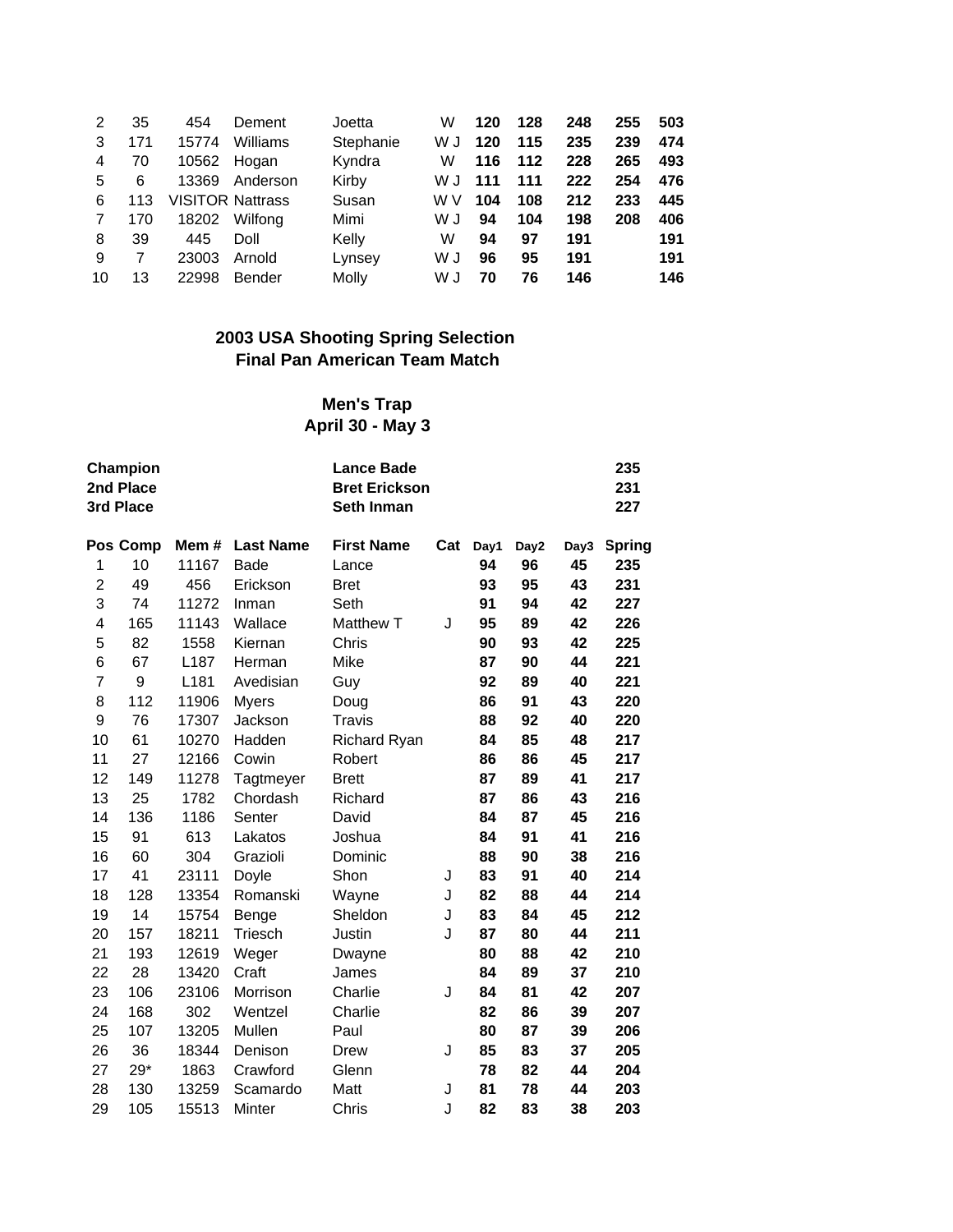| 30 | 62   | 13251 | Hancock        | James       | J | 78 | 86 | 39 | 203 |
|----|------|-------|----------------|-------------|---|----|----|----|-----|
| 31 | 179  | 12278 | Work           | Sam         |   | 74 | 83 | 41 | 198 |
| 32 | 203  | 16191 | Hallenbeck     | Mark        |   | 83 | 78 | 36 | 197 |
| 33 | 58   | 23057 | Gowin          | William     | J | 78 | 79 | 39 | 196 |
| 34 | 174  | 642   | Wirth          | Steve       |   | 76 | 77 | 42 | 195 |
| 35 | 21   | 18059 | Bush III       | George      | J | 78 | 75 | 41 | 194 |
| 36 | 201  | 13729 | Cesnik         | Robert      |   | 77 | 76 | 39 | 192 |
| 37 | 78   | 15255 | Jolliff        | Max         | J | 77 | 76 | 38 | 191 |
| 38 | 65   | 15748 | Hart           | Casey       | J | 78 | 75 | 35 | 188 |
| 39 | 200  | 1394  | Alcantara      | Ricardo     |   | 77 | 75 | 36 | 188 |
| 40 | 194  | 13730 | Weger          | Johnny      |   | 81 | 68 | 37 | 186 |
| 41 | 124  | 23227 | Pollak         | Aaron       | J | 71 | 75 | 37 | 183 |
| 42 | 116* | 15922 | <b>Nichols</b> | Christopher |   | 71 | 72 | 36 | 179 |
| 43 | 162  | 23226 | Van Vells      | Joel        | J | 78 | 72 | 29 | 179 |
| 44 | 120  | 23105 | Peterson       | Rustin      | J | 73 | 73 | 32 | 178 |
| 45 | 164  | 16280 | Waite          | Daniel      | J | 66 | 70 | 39 | 175 |
| 46 | 69   | 15576 | Hitt           | Albert      |   | 62 | 70 | 34 | 166 |
| 47 | 172  | 14016 | Williams       | John Cory   | J | 66 | 62 | 30 | 158 |
| 48 | 183  | 13629 | Tillman        | Jimmy       | J | 56 | 66 | 34 | 156 |
| 49 | 88   | 13264 | Kulcak         | Logan       | J | 56 | 63 | 29 | 148 |
| 50 | 44   | 13862 | Dyer           | Rady        |   | 62 | 56 | 27 | 145 |
|    |      |       |                |             |   |    |    |    |     |

#### **Women's Trap April 30 - May 3**

|    | Champion<br>2nd Place<br>3rd Place |       |                         | 217<br>212<br>209     |     |      |      |      |               |
|----|------------------------------------|-------|-------------------------|-----------------------|-----|------|------|------|---------------|
|    | Pos Comp                           | Mem # | <b>Last Name</b>        | <b>First Name</b>     | Cat | Day1 | Day2 | Day3 | <b>Spring</b> |
| 1  | 37                                 | 455   | Dewitt                  | Theresa               | W   | 90   | 86   | 41   | 217           |
| 2  | 35                                 | 454   | Dement                  | Joetta                | W   | 85   | 85   | 42   | 212           |
| 3  | 94                                 | 12118 | Loper                   | <b>Whitley Collyn</b> | WJ  | 84   | 90   | 35   | 209           |
| 4  | 73                                 | 10563 | Holtz                   | Lacy                  | W   | 86   | 83   | 39   | 208           |
| 5  | 115                                | 12475 | <b>Neans</b>            | Sarah                 | WJ  | 82   | 82   | 42   | 206           |
| 6  | 113                                |       | <b>VISITOR Nattrass</b> | Susan                 | WV  | 80   | 80   | 40   | 200           |
| 7  | 68                                 | 12461 | Hilker                  | Alisa                 | WJ  | 80   | 78   | 39   | 197           |
| 8  | 123                                | 18615 | Pippin                  | Goldie                | WJ  | 77   | 76   | 41   | 194           |
| 9  | 170                                | 18202 | Wilfong                 | Mimi                  | WJ  | 72   | 78   | 40   | 190           |
| 10 | 39                                 | 445   | Doll                    | Kelly                 | W   | 69   | 77   | 41   | 187           |
| 11 | 141                                | 13036 | Simpson                 | Emma                  | WJ  | 68   | 75   | 43   | 186           |
| 12 | 40                                 | 11947 | Dorman                  | Amanda                | WJ  | 85   | 65   | 35   | 185           |
| 13 | 99                                 | 18614 | McLean                  | Jenna                 | WJ  | 66   | 79   | 35   | 180           |
| 14 | 83                                 | 23102 | Klix                    | Jerilyn               | WJ  | 67   | 64   | 28   | 159           |
| 15 | 173                                | 23101 | Williams                | Misty                 | WJ  | 73   | 54   | 28   | 155           |
| 16 | 89                                 | 13265 | Kulcak                  | Lauren                | WJ  | 44   | 38   | 25   | 107           |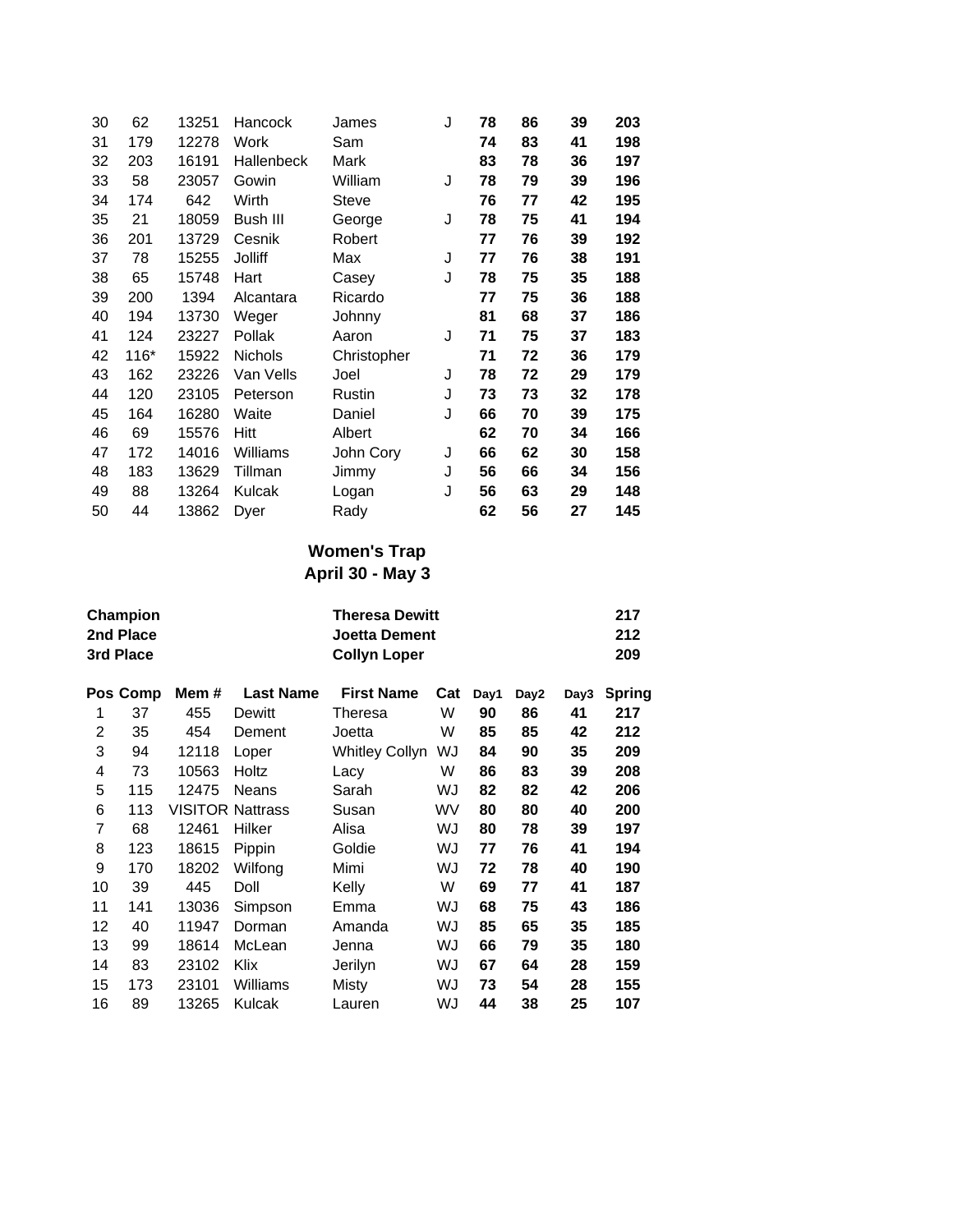## **2003 USA Shooting Spring Selection Final Pan American Team Match Clay Target Championships**

# **MEN'S SKEET**

# **April 23 - 26**

|    | Champion<br>2nd Place<br>3rd Place |                        |                           | <b>Scott Schroeder</b><br><b>Shawn Dulohery</b><br><b>Mark Weeks</b> |   |          | 241<br>240<br>238 |      |               |     |               |   |       |              |
|----|------------------------------------|------------------------|---------------------------|----------------------------------------------------------------------|---|----------|-------------------|------|---------------|-----|---------------|---|-------|--------------|
|    | Pos Comp                           | Mem#                   | <b>Last Name</b>          | <b>First Name</b>                                                    |   | Cat Day1 | Day2              | Day3 | <b>Spring</b> |     | Fall Total SO |   | Final | <b>Total</b> |
| 1  | 133                                | 278                    | Schroeder                 | Scott                                                                |   | 96       | 96                | 49   | 241           | 233 | 474           |   |       | 474          |
| 2  | 42                                 | 446                    | Dulohery                  | Shawn                                                                |   | 94       | 97                | 49   | 240           | 240 | 480           |   |       | 480          |
| 3  | 166                                | 458                    | Weeks                     | Mark                                                                 |   | 99       | 95                | 44   | 238           | 237 | 475           | 4 |       | 479          |
| 4  | 145                                | 9906                   | Sotowa                    | Randy                                                                |   | 93       | 97                | 48   | 238           | 235 | 473           | 3 |       | 476          |
| 5  | 156                                | 11081                  | Treadwell                 | Allen                                                                |   | 93       | 93                | 48   | 234           | 239 | 473           |   |       | 473          |
| 6  | 19                                 | 449                    | <b>Buffa</b>              | Joe                                                                  |   | 92       | 92                | 48   | 232           | 237 | 469           |   |       | 469          |
| 7  | 90                                 | 12357                  | Lackey                    | <b>Brazos</b>                                                        | J | 91       | 94                | 47   | 232           | 233 | 465           |   |       |              |
| 8  | 132                                | 990                    | Schiller                  | Kevin                                                                |   | 94       | 94                | 44   | 232           | 232 | 464           |   |       |              |
| 9  | 66                                 | 10333                  | Hart                      | Clay                                                                 |   | 95       | 95                | 42   | 232           | 237 | 469           |   |       |              |
| 10 | 119                                | 426                    | Peresetsky                | Michael                                                              |   | 93       | 90                | 48   | 231           | 230 | 461           |   |       |              |
| 11 | 84                                 | 11991                  | Knecht                    | Adam                                                                 | J | 92       | 92                | 46   | 230           | 219 | 449           |   |       |              |
| 12 | 161                                | 11204                  | Vail                      | Kent                                                                 | J | 95       | 91                | 43   | 229           | 223 | 452           |   |       |              |
| 13 | 176                                | 15114                  | Wise                      | Hunter                                                               | J | 88       | 90                | 48   | 226           | 208 | 434           |   |       |              |
| 14 | 151                                | 12221                  | Tarantini                 | Nicolo                                                               | J | 88       | 93                | 45   | 226           | 229 | 455           |   |       |              |
| 15 | 3                                  | 1856                   | Aitken                    | Richard                                                              |   | 92       | 90                | 43   | 225           | 230 | 455           |   |       |              |
| 16 | 190                                | 12123                  | Kolb                      | Kevin                                                                | J | 93       | 86                | 45   | 224           |     | 224           |   |       |              |
| 17 | 184                                | 9908                   | Lipworth                  | Alex                                                                 |   | 88       | 90                | 45   | 223           | 227 | 450           |   |       |              |
| 18 | 144                                | 11243                  | Solis                     | Carlos                                                               |   | 89       | 89                | 45   | 223           |     | 223           |   |       |              |
| 19 | 122                                | 13110                  | Pinkston                  | Rodney                                                               |   | 89       | 89                | 45   | 223           | 218 | 441           |   |       |              |
| 20 | 187                                | 142                    | Vaughn                    | J                                                                    |   | 94       | 88                | 40   | 222           |     | 222           |   |       |              |
| 21 | 152                                | 12481                  | Taylor                    | Dustin                                                               | J | 85       | 89                | 47   | 221           |     | 221           |   |       |              |
| 22 | 188                                | 10496                  | Dickson                   | Joseph M                                                             |   | 91       | 87                | 42   | 220           | 220 | 440           |   |       |              |
| 23 | 111                                | 15628                  | Muzyka                    | Mark                                                                 | J | 86       | 86                | 47   | 219           | 225 | 444           |   |       |              |
| 24 | 158                                | 11205                  | Tukakosi                  | Hyato Joe                                                            | J | 87       | 87                | 45   | 219           | 219 | 438           |   |       |              |
| 25 | 33                                 | 9210                   | Deauman                   | <b>Brad</b>                                                          | J | 87       | 89                | 42   | 218           | 232 | 450           |   |       |              |
| 26 | 55                                 | <b>VISITOR Giha</b>    |                           | <b>Nicolas</b>                                                       | V | 89       | 85                | 43   | 217           |     | 217           |   |       |              |
| 27 | 57                                 |                        | 16206 Gougler             | <b>JP</b>                                                            | J | 84       | 88                | 44   | 216           | 220 | 436           |   |       |              |
| 28 | 56                                 |                        | <b>VISITOR Giha Yarur</b> | Juan Jorge                                                           | V | 87       | 83                | 46   | 216           |     | 216           |   |       |              |
| 29 | 52                                 | 13256 Gadus            |                           | Allen                                                                | J | 87       | 85                | 44   | 216           | 222 | 438           |   |       |              |
| 30 | 102                                | <b>VISITOR Metwasi</b> |                           | <b>Khalid Qahhat</b>                                                 | V | 88       | 85                | 39   | 212           |     | 212           |   |       |              |
| 31 | 51                                 | 11413 Fong             |                           | Ken                                                                  |   | 82       | 84                | 45   | 211           |     | 211           |   |       |              |
| 32 | 185                                | 18086                  | Goodnight                 | Josh                                                                 | J | 83       | 87                | 41   | 211           |     | 211           |   |       |              |
| 33 | 138                                | 13136                  | Shirloo                   | Ahmad                                                                |   | 79       | 91                | 41   | 211           | 218 | 429           |   |       |              |
| 34 | 85                                 | 9610                   | Knowlton                  | Michael                                                              |   | 84       | 79                | 46   | 209           |     | 209           |   |       |              |
| 35 | 93                                 | 11698                  | Loiselle                  | Louis                                                                |   | 86       | 81                | 41   | 208           | 206 | 414           |   |       |              |
| 36 | 186                                | 12364                  | <b>Brickner</b>           | Michael F                                                            |   | 87       | 77                | 40   | 204           | 229 | 433           |   |       |              |
| 37 | 134                                | 17961                  | Schutzius                 | Mark David                                                           | J | 83       | 81                | 39   | 203           | 182 | 385           |   |       |              |
| 38 | 117                                | 17882                  | Parfenov                  | Sergey                                                               |   | 76       | 82                | 43   | 201           |     | 201           |   |       |              |